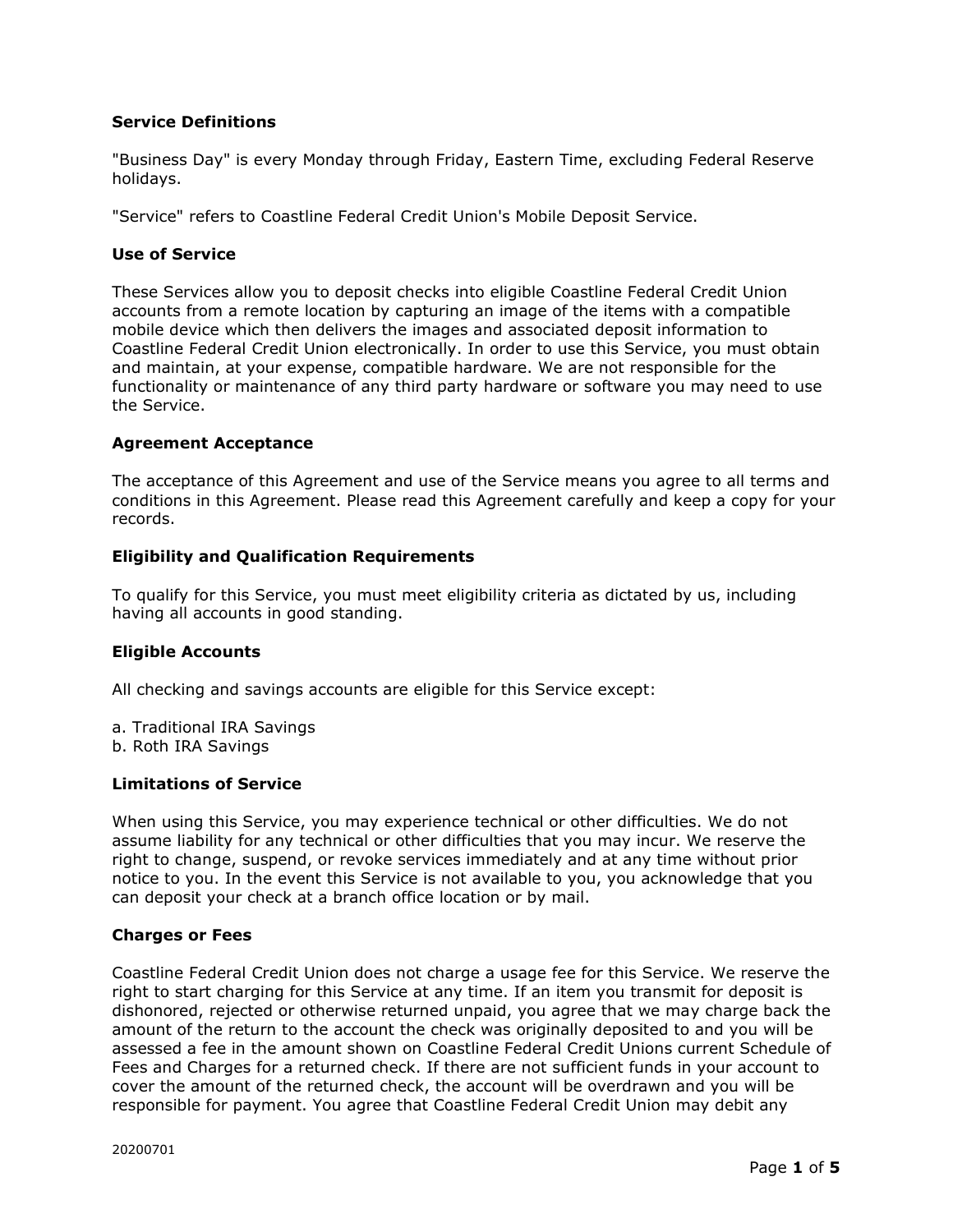account maintained by you in order to obtain payment of your obligations under this Agreement. You acknowledge that wireless providers may assess fees, limitations, or restrictions. You agree that you are solely responsible for all such fees, limitations, and restrictions, and that we may contact you via your wireless device for any purpose concerning your accounts at Coastline Federal Credit Union, including but not limited to account servicing and collection purposes.

## **Eligible Items**

You agree to deposit only "checks" of which are defined as a negotiable demand draft drawn on or payable through or at an office of a bank.

## **Ineligible Items**

You agree that you will not use this Service to deposit any ineligible items including but not limited to the following:

- a. Checks or items payable to any person or entity other than you
- b. Post-dated checks

c. Checks or items containing an obvious alteration to any of the fields on the front of the check or item which you know or suspect, or should know or suspect to be fraudulent.

d. Checks or items drawn or otherwise issued by you or any other party on any of your Coastline Federal Credit Union accounts

- e. Checks or items not payable in United States currency
- f. Items drawn on financial institutions located outside the United States
- g. Items previously converted to a substitute check
- h. Consumer loans, credit card, and mortgage payments
- i. IRA and Share Certificate deposits
- j. Money orders and travelers checks
- k. Starter or counter checks
- l. Amex Gift Cheques
- m. Savings bonds
- n. Checks that require authorization (e.g. COMCHEKS, BranchPay, RapidDrafts)
- o. State-issued registered warrants
- p. Checks from another financial institution to a closed account

## **Image Quality**

The image of the item transmitted to us must be clearly legible. The image being transmitted must comply with all standards for image quality established by ANSI, clearing house, association or any other regulatory agency.

#### **Endorsement Requirements**

You agree to endorse all items with your signature and print "For Mobile Deposit Only at CFCU" on all items. Coastline Federal Credit Union reserves the right to reject all items that are not endorsed as specified.

#### **Deposit Limits**

When using the Service to deposit funds, the number of deposits you can make is unlimited, with the aggregate dollar amount of deposits not to exceed \$2,500 per day, \$4,000 per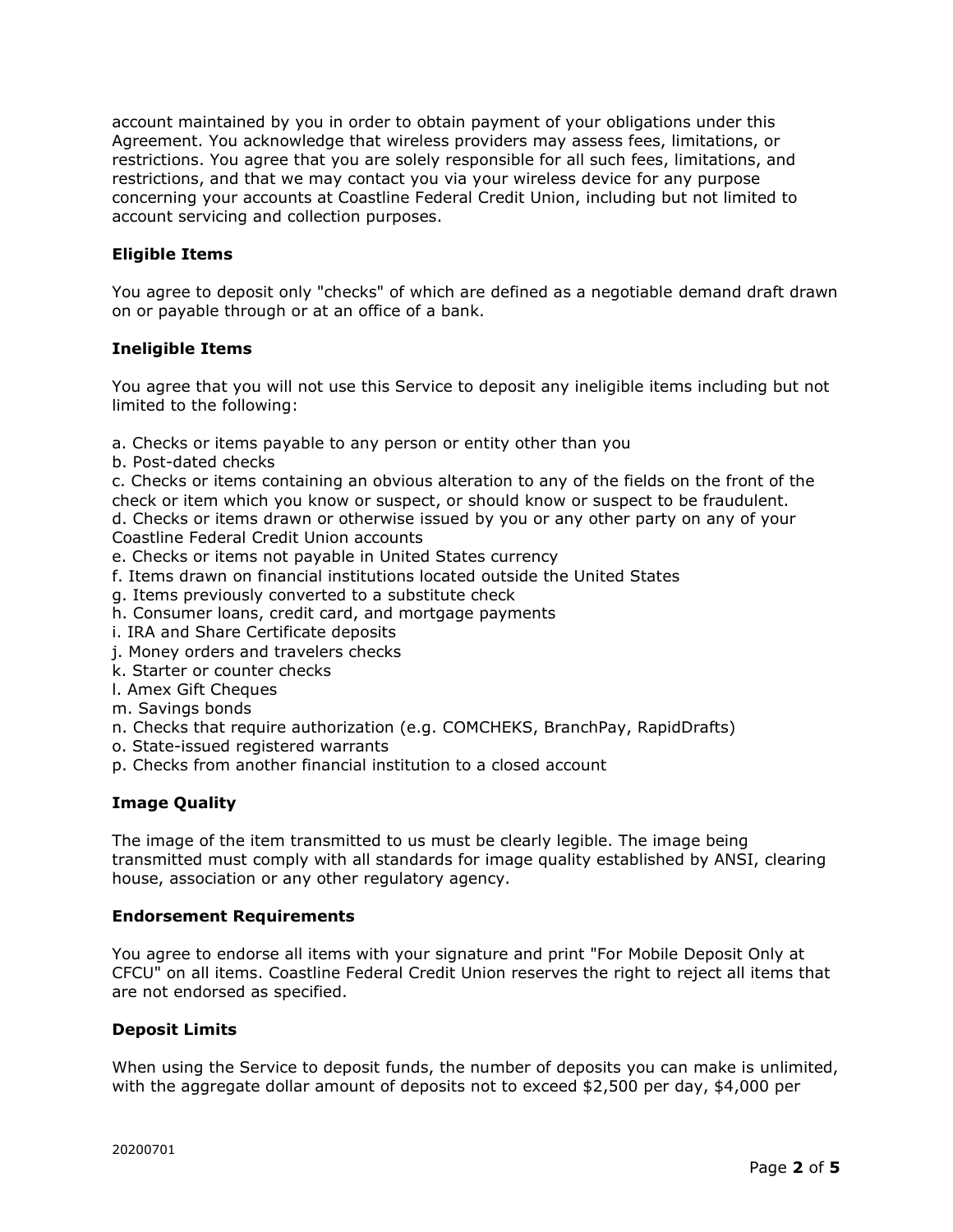week and \$6,000 per month. You must make a deposit by 4:00pm EST for a deposit to be considered that day.

## **Receipt of Items**

We reserve the right to reject any item transmitted through this Service, at our discretion. We are not liable for items we do not receive or for images that are not transmitted completely. An image is considered received when we transmit to you a Deposit Received Notification at the time of deposit. However, such notification does not mean that the transmission was without error.

# **Provisional Credit and Availability of Funds**

Below is our general funds availability policy for this service:

If you submit an image for deposit:

Monday-Friday before 4:00 PM EST

Up to \$225 of the check, if approved, will be available the next business day; Only one (1) \$225 credit per day; The remaining funds will be available two business days from the day of approval.

If you submit an image for deposit:

Monday-Friday after 4:00 PM EST or Saturday-Sunday or a Federal Reserve Holiday

Up to \$225 of the check, if approved, will be available the second business day; Only one (1) \$225 credit per day; The remaining funds will be available two business days from the day of approval.

Credit given for the item is provisional and subject to final approval of the item. Funds you deposit may be delayed for a longer period of time when we have reasonable cause to believe the check is uncollectable. We will notify you if we delay your ability to withdraw funds because we believe the check is uncollectable and we will tell you when funds will be available. You agree to receive all notifications regarding your use of this Service, including but not limited to exception notices as required by Regulation CC via electronic message. With respect to each item you send to Coastline Federal Credit Union for deposit, you agree to indemnify and reimburse Coastline Federal Credit Union for and hold Coastline Federal Credit Union harmless from and against any and all losses, costs, and expenses.

## **Method of Presentment**

The manner in which items are cleared, presented for payment, and collected shall be in Coastline Federal Credit Union's sole discretion.

## **Retention and Disposal of Items**

You agree to retain each item no fewer than two business days after your funds have been posted to your account. Upon receipt of these funds, you agree to mark the items prominently as "VOID" and to dispose of the item(s) in a way that prevents representing for payment. You agree to store each retained item in a secured locked container until such proper disposal is performed. You will promptly provide any retained item to Coastline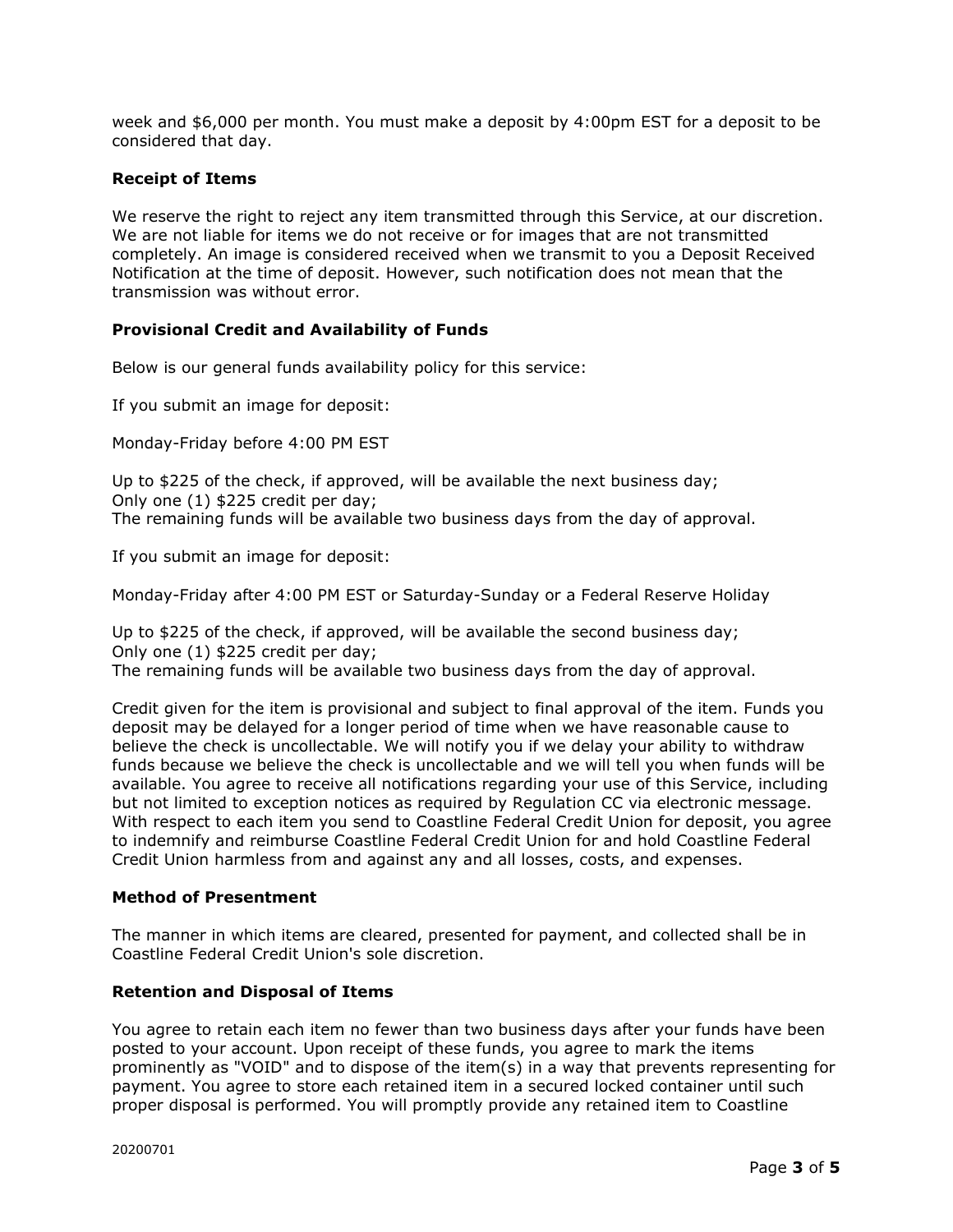Federal Credit Union as requested to aid in the clearing and collection process or to resolve claims by third parties with respect to any item.

# **Errors or Discrepancies**

Notify Coastline Federal Credit Union at 904-346-1700 or 1-800-444-1811 as soon as possible if you believe your statement is incorrect, or if you need more information about a transaction listed on the statement. We must hear from you no later than 60 days after we sent the FIRST statement on which the problem appeared. If you do not notify us within 60 days from the date your statement was sent, you may not be compensated for any losses.

## **Security Requirements**

To prevent unauthorized usage of the Service, you agree to ensure the security of the mobile device you own and use to access the Service. By securing these devices, we specifically mean installing operating system patches, antivirus software, firewall and spyware detection as applicable and keeping this security software current, as well as securing the physical device from theft or unauthorized use. Additionally, Coastline Federal Credit Union may also request additional information from you.

# **Disclaimer of Warranties**

Coastline Federal Credit Union's representations, warranties, obligations, and liabilities and your rights and remedies, set forth in this Agreement, are exclusive. The software is provided by Coastline Federal Credit Union and its licensors "as is" and on an "as available" basis. We disclaim all warranties of any kind as to the use of the services, whether expressed or implied, including but not limited to the implied warranties of merchantability for a particular purpose. We make no warranty that the services (i) will meet your requirements, (ii) will be uninterrupted, timely, secure, or error free, (iii) that the results that may be obtained from the service will be accurate or reliable, and (iv) that any errors in the services or technology will be corrected.

## **Limitation of Liability**

Coastline Federal Credit Union's liability for errors or omissions with respect to the data transmitted or printed by Coastline Federal Credit Union will be limited to correcting the errors or omissions.

## **User Warranties and Indemnification**

You warrant to Coastline Federal Credit Union that:

- a. You will only transmit eligible items that are properly endorsed.
- b. Images will meet the image quality standards.
- c. You will not transmit duplicate items.

d. You will not deposit or re-present the original item once it has been captured and sent through this Service, unless specifically requested to do so by Coastline Federal Credit Union.

e. All information you provide to Coastline Federal Credit Union is accurate and true. f. Coastline Federal Credit Union will not sustain a loss because you have deposited an image.

g. You will comply with this Agreement and all applicable rules, laws, and regulations. h. Items you transmit do not contain viruses.